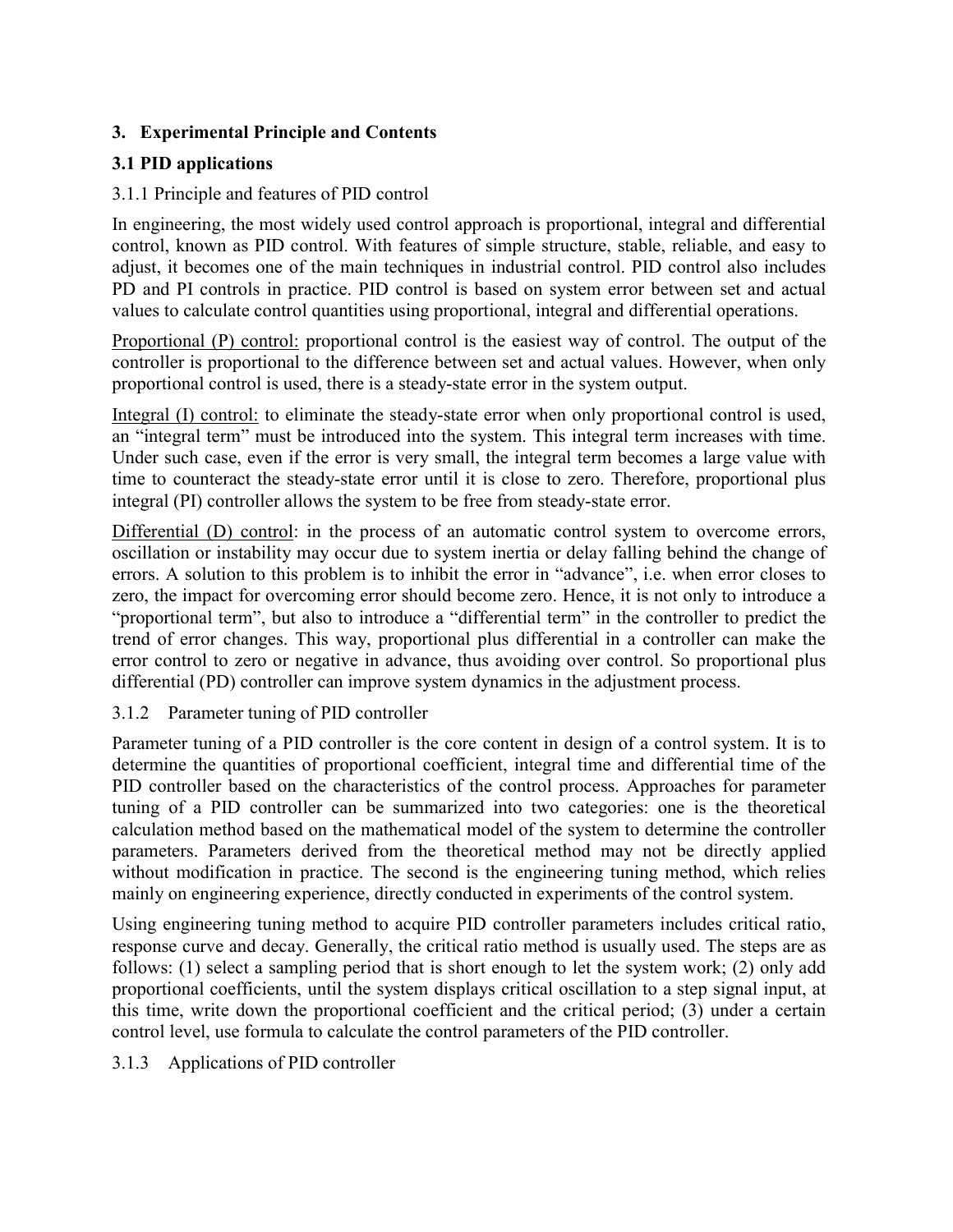Currently, in physics experiments and industrial production, stable pressure, temperature, flow, liquid level and speed are usually required. PID controllers are widely used in these areas.

#### 3.1.4 Temperature control of PID controller

PID temperature controller is a widely used for temperature control. P represents proportional coefficient. When temperature has regular fluctuations (oscillations), P should be increased; when temperature makes irregular drift, P should be reduced. I represents integral time. When temperature has regular fluctuations (oscillations), I should be increased; when the steady-state error cannot be eliminated over time, I should be reduced. D represents differential time. Increasing D is beneficial to reducing temperature over the set value. Thus, a PID controller consists of a proportional element (P), an integral element (I) and a differential element (D).

Its input  $e(t)$  and output  $u(t)$  have relationship:

$$
u(t) = K_p e(t) + K_i \int_0^t e(\tau) d\tau + K_d \frac{de(t)}{dt}
$$

where  $Kp$  is the proportional coefficient, and  $Ki$  is the integral time constant, and  $K<sub>d</sub>$  is the differential time constant.

### 3.2 Measurement of heat conductive coefficient of poor conductor

#### 3.2.1 Definition of heat conductive coefficient

Based on the heat conduction theory proposed by Fourier in 1882, if a temperature gradient exists in an object, heat will transfer from high temperature region to lower temperature region. Further, heat amount  $\Delta Q$  flowing through section area S within time  $\Delta t$  is proportional to the temperature gradient inside the object as

$$
\frac{\Delta Q}{\Delta t} = \frac{dQ}{dt} = -\lambda \frac{dT}{dz} S \tag{1}
$$

where  $dQ/dt$  is the heat transfer rate,  $dT/dZ$  is the temperature gradient in the direction perpendicular to area S,  $\lambda$  is the heat conductive coefficient in unit of W/(m·K), and the minus sign means heat transfers from high temperature region to low temperature region.

#### 3.2.2 Conductive coefficient measurement of poor conductor

As shown in Figure 3, sample plate  $P$  and heat dispensing plate  $B$  have the same dimensions, i.e. thickness h, cross-section area  $S(S=\pi D^2/4)$ , and diameter D. The temperatures at the upper and lower surfaces of sample plate P are stabilized as  $T_1$  and  $T_2$ , respectively. From (1), heat transfer rate can be written as:

$$
\frac{\Delta Q}{\Delta t} = \frac{dQ}{dt} = -\lambda \frac{T_2 - T_1}{h} S = \lambda \frac{T_1 - T_2}{h} S \tag{2}
$$

To reduce the effect of heat dispensing on side surface, thickness  $h$  of sample plate  $P$  cannot be too large. Since temperatures  $T_1$  and  $T_2$  at the upper and lower surfaces of plate P are represented by the temperatures at the bottom of heating plate  $A$  and the top of heat dispensing plate B, good thermal contact must be maintained among these plates.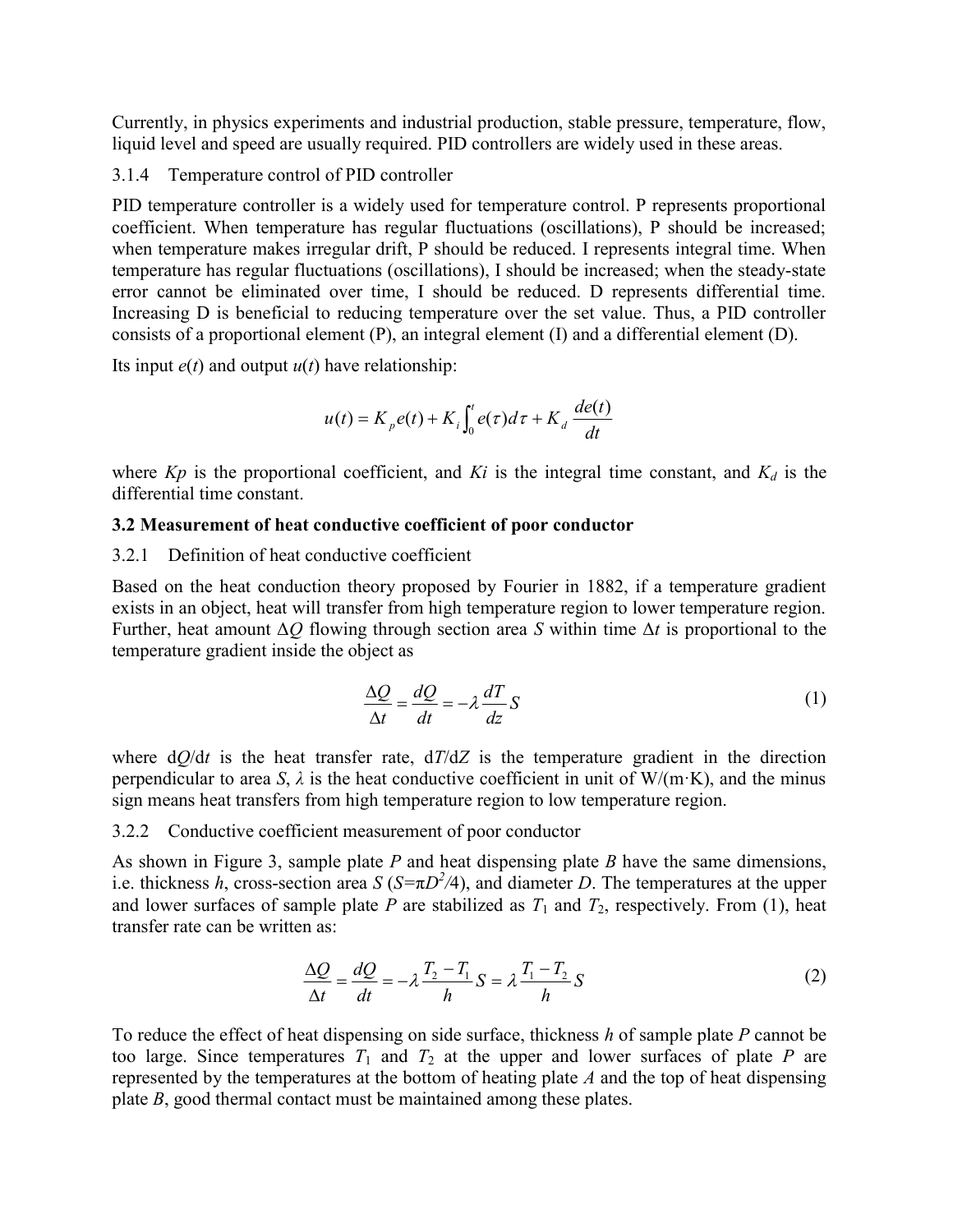

Figure 3 Schematic of heat conductive coefficient measurement system

The method used to measure the heat conductive coefficient of sample plate  $P$  is the so-called steady-state method by achieving a stable temperature distribution between any two plates in contact. As a result, temperatures  $T_1$  and  $T_2$  are stable so that the heat transfer rate through sample plate  $P$  is equal to the heat dispensing rate (cooling rate) through heat dispensing plate B. Under such case, we can get the heat dispensing rate of heat dispensing plate  $B$  instead. After stable  $T_1$  and  $T_2$  are recorded, one can remove sample plate P while letting heating plate A and heat dispensing plate B contact directly. After the temperature of plate B rises by 10 °C, remove heating plate A to let heat dispensing plate B cool down in air while recording the temperature of plate  $B$  over time to find the heat dispensing rate of plate  $B$  around temperature  $T_2$ . Since heat dispensing rate is proportional to the area of all dispensing surfaces exposed to air, i.e. the upper, lower and side surfaces.

In a steady-state, the upper surface of heat dispensing plate  $B$  is covered by sample plate  $P$ . So, the heat dispensing rate needs to be corrected as follows:

$$
\frac{dQ}{dt} = \frac{\frac{\pi D^2}{4} + \pi Dh}{\frac{\pi D^2}{2} + \pi Dh} \cdot \frac{dQ_{all}}{dt}
$$
\n(3)

where  $dQ_{all}/dt$  is the heat dispensing rate (cooling) in air with all surfaces) as:

$$
\frac{dQ_{all}}{dt} = -Cm\frac{dT}{dt} \tag{4}
$$

where  $C$ ,  $m$  are the specific heat capacity and mass of the heat dispensing plate, respectively. From  $(2)$ ,  $(3)$  and  $(4)$ , the heat conductive coefficient can be derived as:

$$
\lambda = -Cmh \frac{\frac{D}{4} + h}{\left(\frac{D}{2} + h\right)(T_1 - T_2)} \cdot \frac{4}{\pi D^2} \cdot \frac{dT}{dt}
$$
\n(5)

where parameters m, D, h,  $T_1$  and  $T_2$  can be measured in experiment. It can be seen from (5) that once cooling rate  $dT/dt$  at steady-state is acquired, heat conductive coefficient  $\lambda$  can be calculated.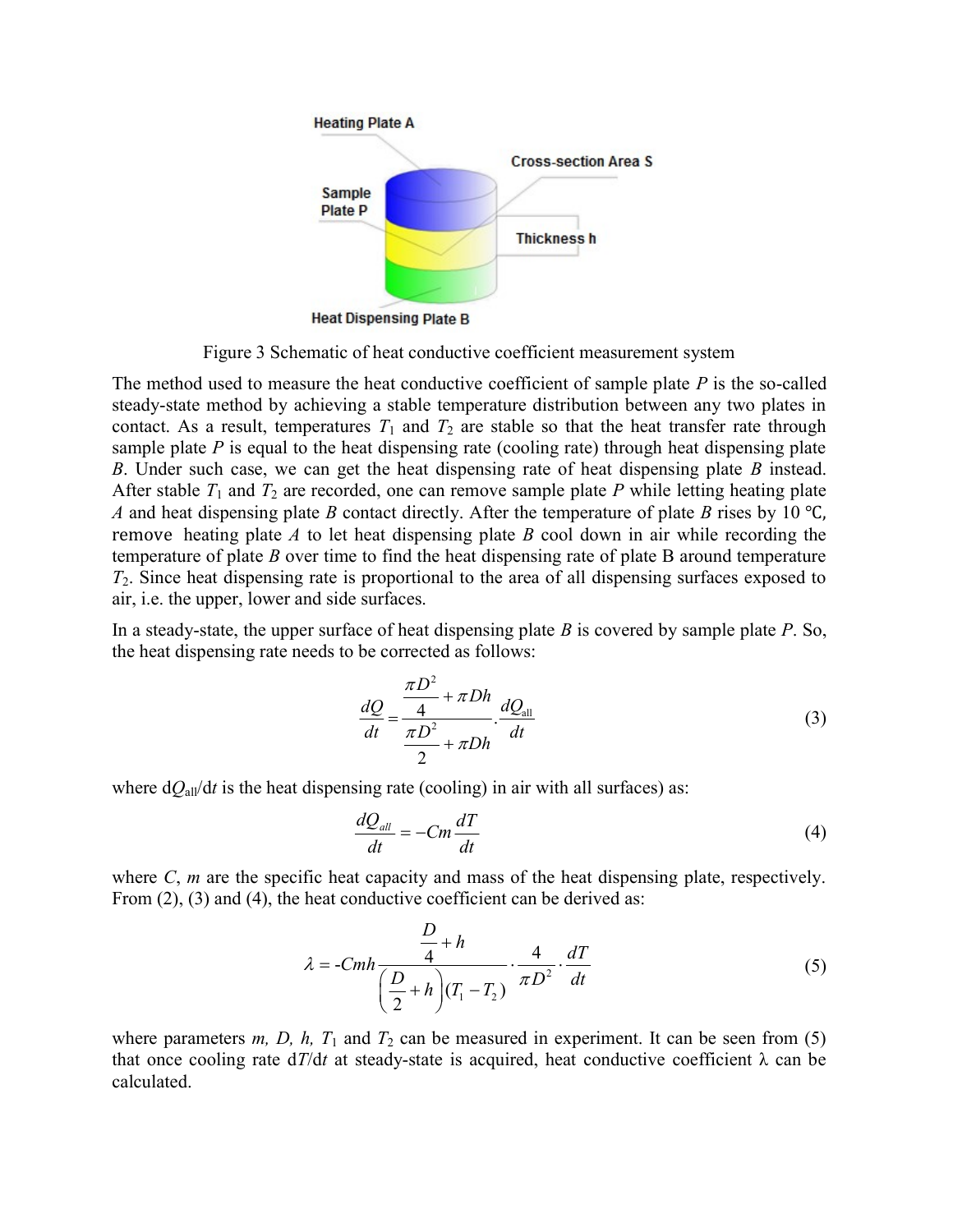- 3.2.3 Measurement of heat conductive coefficient of poor conductor
	- a. Wiring:

Connect the "T-Control" socket on the back of the main controller to the socket on back of the heating plate on the Module with the 5-pin/5-pin cable.

Connect the "DC 5V" output on the back of the main controller to the back of the Module base (for fan) with the pair of red/black wires.

Connect one temperature sensor to any one sensor input socket of the main controller. Insert the sensor probe into the hole of the heating plate using thermal grease to ensure good thermal contact. Set the corresponding display meter to "Temperature" function.

Connect the other temperature sensor to another input socket of the main controller. Insert the sensor probe into the hole of the heat dispensing plate (aluminum plate) using thermal grease to ensure good thermal contact. Set the corresponding display meter to "Temperature".

Connect electricity power supply to the main controller.

- b. Lift and keep the heating plate at the top of the stand posts. Place the heat dispensing plate onto the stand support. Don't place the rubber plate yet. Turn on power of the control unit. Push once on the PID button, and set the heating temperature (e.g.  $80^{\circ}$ C), now the heating plate starts heating. Turn on the fan of the experimental module #1. Now, the temperatures of heating plate and heat dispensing plate are displayed on the corresponding meters on the control unit.
- c. When the temperature of the heating plate reaches the set temperature, place the rubber plate sample onto the heat dispensing plate. Lower the heating plate. Make sure the three plates are aligned entirely (Note: the holes for mounting sensors on the heating plate and the heat dispensing plate should be as close as possible). Turn the two fixing nuts to achieve good contact between these plates, but avoid overtightening.
- d. Record temperature over time (in every minute for 10 minutes or longer) until the temperatures of heating plate and heat dispensing plate are stabilized to reach a steady state. At this time, record temperature of heat dispensing plate  $T_2$  and temperature of heating plate  $T_1$ .
- e. Press PID button once again to stop heating (make sure at this time the "Manual" knob is turned in the end of count clockwise direction to turn off manual heating). Remove sample plate. Turn off the fan. Turn fixing nuts to make good contact between the heating plate and heat dispensing plate. Remain the PID/Manual button at "Manual" position, the temperature of heat dispensing plate will rise by absorbing the heat of the heating plate, or in case of temperature rising too slow, turn the "Manual" knob in clockwise direction to heat the heat dispensing plate (heating speed can be adjusted by the tuning amount of the knob), until the temperature of the heat dispensing plate is 10<sup>o</sup>C over the steady-state value  $T_2$ .
- f. Remain "Manual" position of the PID/Manual button (also the "Manual" knob at minimum position). Lift the heating plate. Turn on the fan. Let the heat dispensing plate cool in air with fan running while recording 10 temperature values of the heat dispensing plate with an interval of 30 seconds. According to the recorded data, plot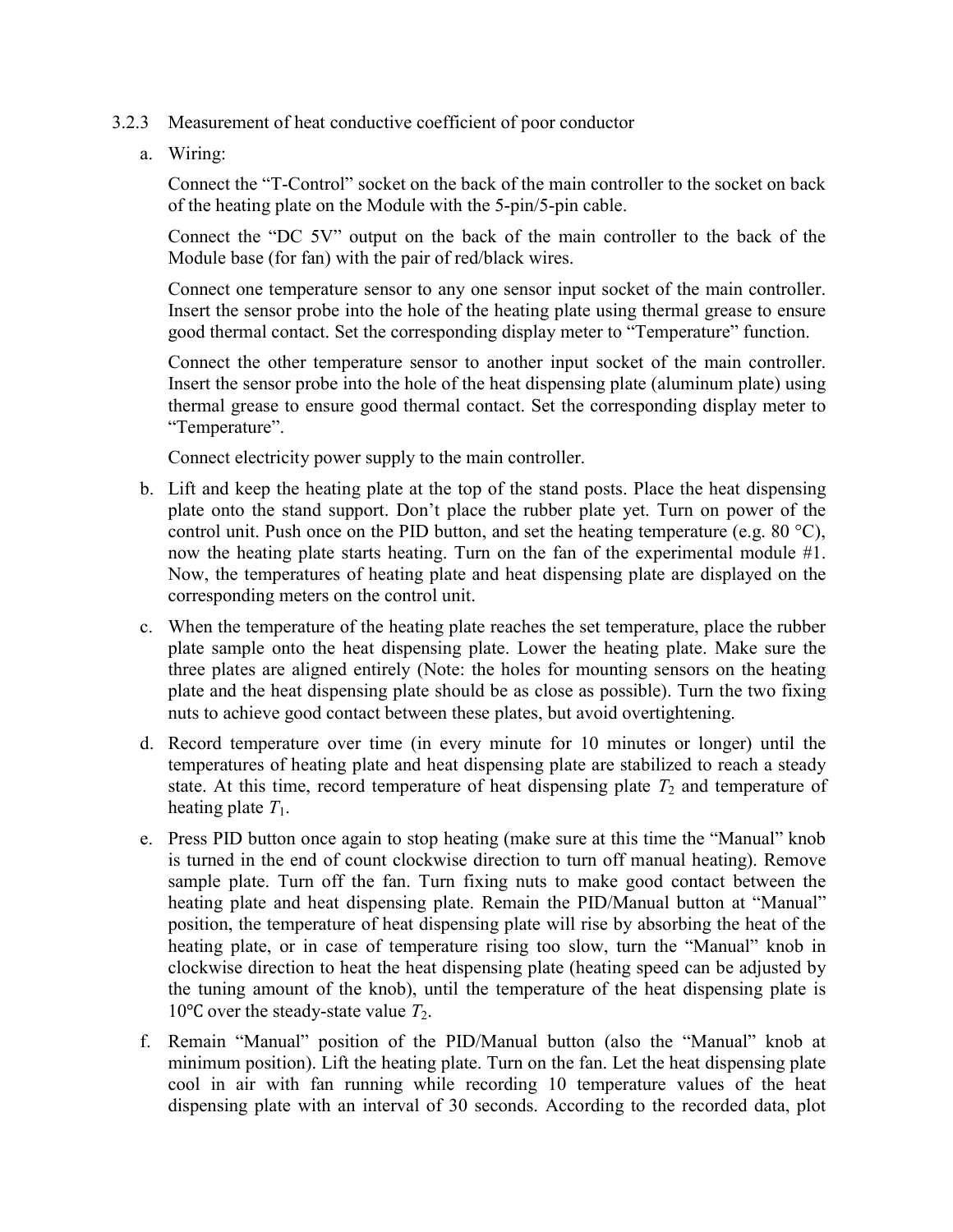cooling curve. Draw a tangent line of the curve at  $T_2$  point. Find the slope of the tangent line and calculate the heat dispensing rate.

- g. According to the measured temperature values  $T_1$  and  $T_2$  at steady-state, as well as the heat dispensing rate at temperature  $T_2$ , use equation (5) to calculate the heat conductive coefficient of the poor conductor sample.
- 3.2.4 Measurement of heat conductive coefficient of air
	- a. Wiring: same as the previous experiment.
	- b. Remove the rubber sample. Lift the heating plate. Turn on power of the control unit. Press PID button once and turn on the fan, indicator lamp on and the heating plate starts heating. Now, the temperatures of heating plate and heat dispensing plate are displayed on the corresponding meters on the control unit.
	- c. When the temperature of the heating plate reaches the set temperature (such as  $80^{\circ}$ C), lower the heating plate and place the 1 mm thickness standard plate between the heating plate and the heat dispensing plate. Turn to adjust the height of the three support nuts to touch with the underneath surface of the skirt of the heating plate assembly. Remove the standard plate to create an air gap of 1 mm between the two plates.
	- d. Repeat experimental steps d, e, f and g as described in previous experiment.
	- e. Calculate the heat conductive coefficient of air.

## 3.3 Measurement of heat conductive coefficient of metal

### 3.3.1 Heat conductive coefficient measurement of metal

If a metal cylinder has high temperature at one end and low temperature at the other end. Heat flows from the high temperature end to the low temperature end. If the high temperature end is heated over time while the temperature does not change within the cylinder, and the dispensed heat from its side surface is negligible, and the heat flowing through each cross-section of the cylinder should be same. This state is called the stable flow of heat.

As shown in Figure 4, if the heat passing through cross-section  $A_1B_1$  is more than that passing through cross-section  $A_2B_2$ , heat would accumulate between the two cross-sections leading to a rise in temperature. This means if temperature remains unchanged throughout the cylinder, the heat passing through all cross-sections must be same.



Figure 4 Schematic of measuring heat conductive coefficient of metal

Under steady flow condition, from Fourier heat transfer equation, the heat power flowing through every cross-section of a cylinder is:

$$
\frac{dQ}{dt} = \lambda S \frac{T_1 - T_2}{l} \tag{6}
$$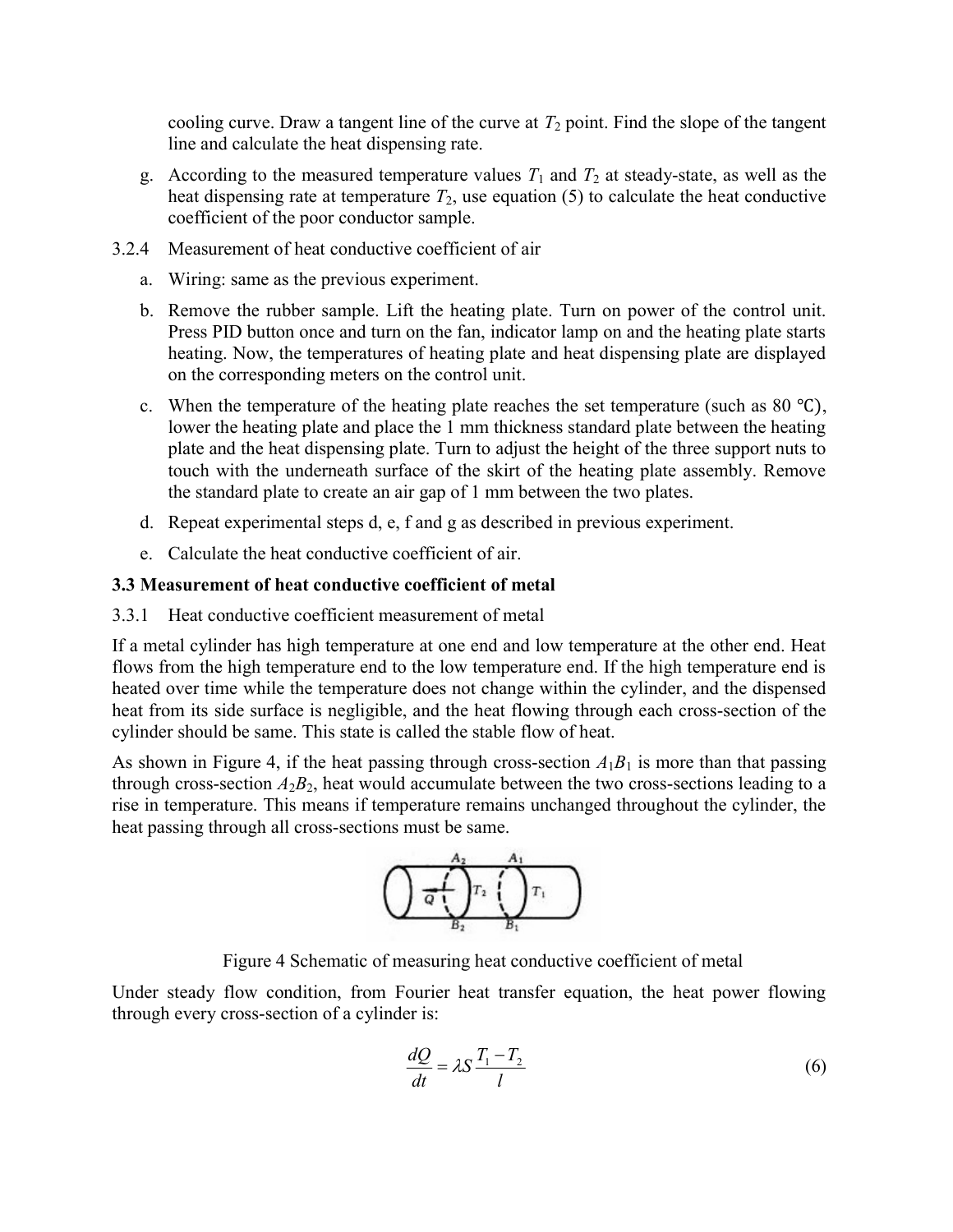where S is the cross-section area of the cylinder,  $T_1$  and  $T_2$  are temperature values at crosssections  $A_1B_1$  and  $A_2B_2$ , respectively, l is the distance between the two cross-sections, factor  $\lambda$ is the heat conductive coefficient of the of the metal under test.

The value of heat conductive coefficient  $\lambda$  represents the heat amount flowing through a unit cross-section area within a unit time in a unit length with a temperature difference of 1℃. It is apparent from (6) that the key to measure the heat conductive coefficient of a good conductor is to maintain a stable flow and measure the heat power passing through the cylinder.

In experiment, when steady-state is reached, the upper surface of the heat dispensing plate is covered by the sample. So the heat dispensing rate should be modified as follows:

$$
\frac{dQ}{dt} = \frac{\frac{\pi D^2}{2} + \pi Dh - \pi d^2}{\frac{\pi D^2}{2} + \pi Dh} \cdot \frac{dQ_{all}}{dt}
$$
\n(7)

where  $d$  is the diameter of the cylinder.

Similarly, by substituting (7) into (4), we get:

$$
\lambda = -Cm \cdot \frac{2D^2 + 4Dh - d^2}{2D^2 + 4Dh} \cdot \frac{4l}{\pi d^2 (T_1 - T_2)} \cdot \frac{dT}{dt}
$$
 (8)

where  $T_1$  and  $T_2$  can be accurately measured using digital temperature sensors.

3.3.2 Experiment contents of heat conductive coefficient measurement of metal

Note: the aluminum cylinder sample comes with a plastic/aluminum hollow shell. Place the aluminum cylinder sample in the center of the hollow shell and align their side holes for sensor installation.

In this experiment, the heat capacity of an aluminum cylinder sample is small with limited heat dispensing so a relatively low temperature (e.g. 65 ℃) can be set in the experiment. However, this experiment does require stable ambient temperature with minimal air convection without fan or AC cooling. To ensure evenly heating of the aluminum cylinder sample, thermal grease should be applied evenly on both ends of the aluminum cylinder.

Unlike a poor conductor, the temperature change of the aluminum cylinder sample is very fast, so it is difficult to record the temperature difference at steady-state between the two ends of the cylinder. In practice, as long as the temperature difference between the two ends of the cylinder is smaller, it is considered the aluminum cylinder has reached a steady-state. Experiment steps are as follows:

- a. Wiring: same as the previous experiment but the two temperature sensor probes should be inserted to the holes at the two ends of the aluminum cylinder, respectively (thermal grease should be applied to the sensor probes to ensure good thermal contact).
- b. Lift the heating plate to the top of the stand posts. Don't place the aluminum cylinder yet. Turn on power of the control unit and record the temperature difference between the two sensors in the unheated sample as  $\Delta T_0$ . Press PID button once and turn on the fan of module  $# 1$ , indicator lamp on, the heating plate starts heating.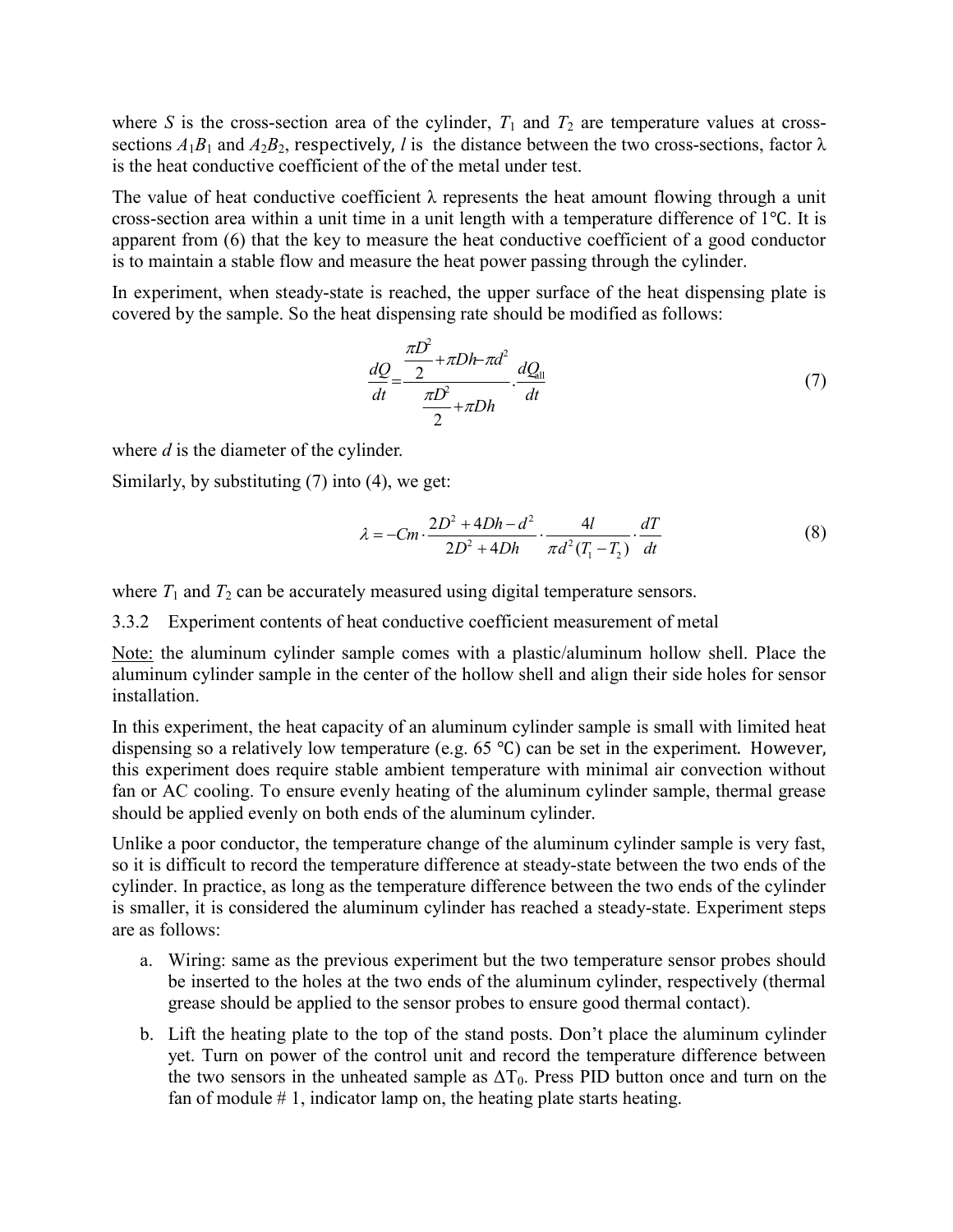c. When the temperature of the heating plate reaches the set temperature (such as  $65 \text{ }^{\circ}C$ ), place the aluminum cylinder sample with shell between the heating plate and the heat dispensing plate following these steps: 1) align the outside edge of the centering plate to the outside edge of the heat dispensing plate; 2) place the aluminum cylinder with shell on the heat dispensing plate, and let the shell in contact with the inner edge of the centering plate; and 3) remove the centering plate. Then lower the heating plate onto the sample cylinder.



Figure 5 Schematic of centering aluminum cylinder on heat dispensing plate

- d. Record temperature difference every 15 seconds until the temperature difference gets small (from large). Now, record temperature  $T_2$  of the heat dispensing plate. Note: the actual temperature difference equals the measured value minus the initial  $\Delta T_0$ .
- e. Press PID button once again to stop heating (make sure at this time the "Manual" knob is turned in the end of count clockwise direction to turn off manual heating). Remove sample cylinder. Turn off the fan. Turn fixing nuts to make good contact between the heating plate and the heat dispensing plate. Remain the PID/Manual button at "Manual" position, the temperature of heat dispensing plate will rise by absorbing the heat of the heating plate, or in case of temperature rising too slow, turn the "Manual" knob in clockwise direction to heat the heat dispensing plate (heating speed can be adjusted by the tuning amount of the knob), until the temperature of the heat dispensing plate is 10°C over the steady-state value  $T_2$ .
- f. Remain "Manual" position of the PID/Manual button (also the "Manual" knob to minimum position). Lift the heating plate. Turn on the fan. Let the heat dispensing plate cool down in air with fan running. Record 20 temperature values of the heat dispensing plate with time interval 30 seconds each and plot the cooling curve. Draw a tangent line of the curve at  $T_2$  point. Find the slope of the tangent line and calculate the heat dispensing rate.
- g. From measured temperature  $T_1$  and  $T_2$  at the steady-state, and the heat dispensing rate at temperature  $T_2$ , the heat conductive coefficient of the metal sample can be derived from (8).

### 3.4 Measurement of specific heat capacity of metal

3.4.1 Specific heat capacity measurement of metal

For a material with a unit mass, the required heat for temperature to increase or decrease by 1 K/<sup>o</sup>C is called the specific heat capacity of the substance. Its value changes with temperature. According to Newton's law, using cooling method to measure metal specific heat capacity is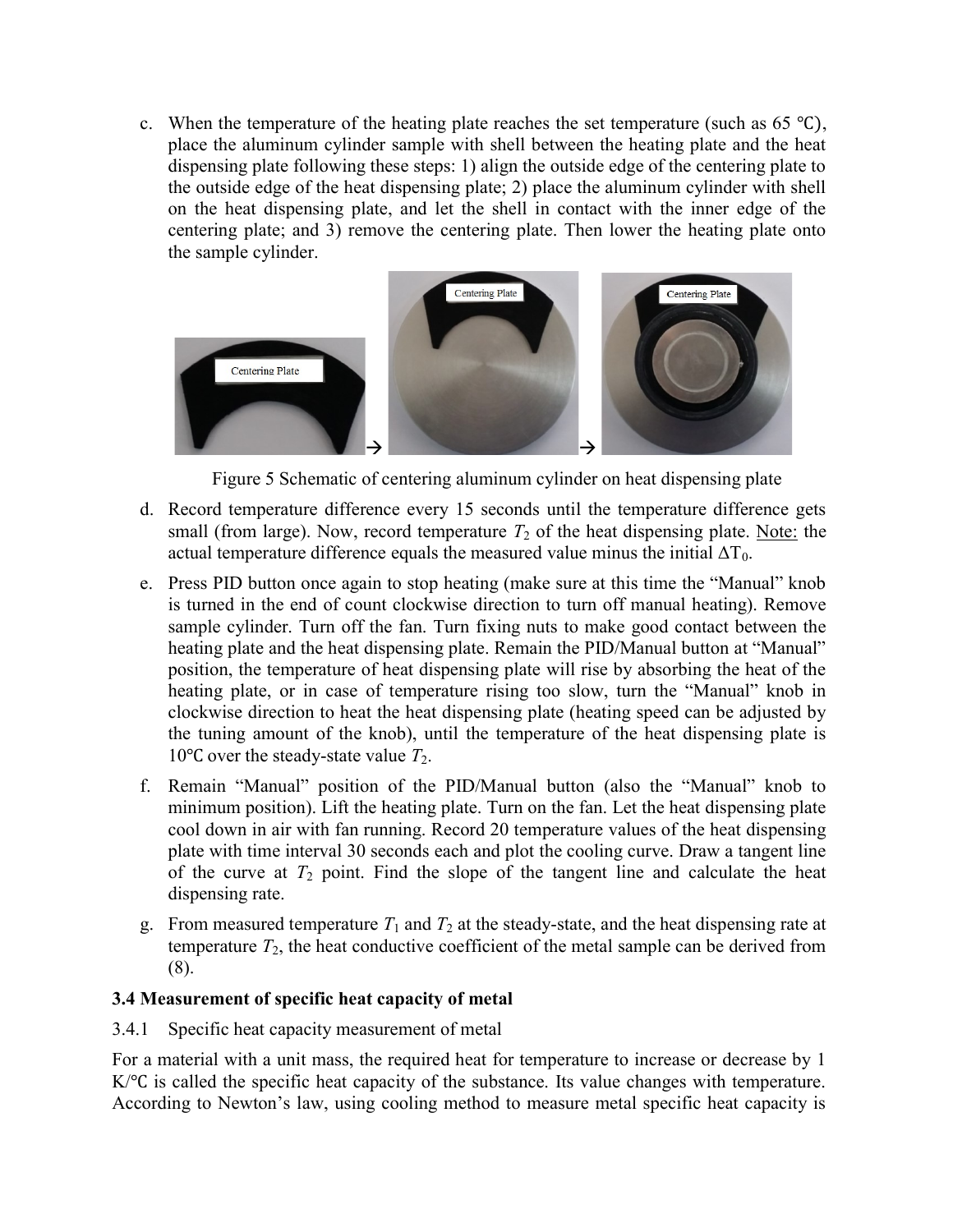one of the most common methods. If the specific heat capacities at different temperatures of a standard sample are known, the specific heat capacity of a sample under test can be measured from its cooling curve.

This experiment uses copper as the standard sample to measure the specific heat capacity of aluminum at 80 °C or 100 °C. After heating a metal sample of mass  $M_1$ , placing it into a medium of lower temperature such as air at room temperature, the sample will gradually cool down. Its heat loss within unit time  $(dQ/dt)$  is proportional to the rate of temperature decline, so we get the following relationship:

$$
\frac{dQ}{dt} = C_1 M_1 \frac{d\theta_1}{dt}
$$
\n(9)

where  $C_1$  and  $d\theta_1/dt$  are the specific heat capacity and the rate of temperature decline of the metal sample at temperature  $\theta_1$ , respectively. According to the cooling law, we have:

$$
\frac{dQ}{dt} = a_1 s_1 (\theta_1 - \theta_0)^m \tag{10}
$$

where  $a_1$  is the heat exchange coefficient,  $S_1$  is the area of outside surface of the sample, m is a constant,  $\theta_1$  is the temperature of the metal sample, and  $\theta_0$  is the temperature of surrounding medium. From equations (9) and (10), we get:

$$
C_1 M_1 \frac{d\theta_1}{dt} = a_1 s_1 (\theta_1 - \theta_0)^m
$$
 (11)

Similarly, for another metal sample of mass  $M_2$  and specific heat capacity  $C_2$ , we get:

$$
C_2 M_2 \frac{d\theta_2}{dt} = a_2 s_2 (\theta_2 - \theta_0)^m
$$
 (12)

From  $(11)$  and  $(12)$ , we have:

$$
\frac{C_2 M_2 \frac{d\theta_2}{dt}}{C_1 M_1 \frac{d\theta_1}{dt}} = \frac{a_2 s_2 (\theta_2 - \theta_0)^m}{a_1 s_1 (\theta_1 - \theta_0)^m}
$$
(13)

Therefore:

$$
C_2 = C_1 \frac{M_1 \frac{d\theta_1}{dt_1} a_2 s_2 (\theta_2 - \theta_0)^m}{M_2 \frac{d\theta_2}{dt_2} a_1 s_1 (\theta_1 - \theta_0)^m}
$$
(14)

If the two samples have the same shape and size, i.e.  $s_1 = s_2$ , with the same surface conditions (such as coating, color, etc), in the same ambient medium (air), then  $\alpha_1 = \alpha_2$ ,  $\theta_0$  is a constant, and  $\theta_1 - \theta_2 = \theta$ , the above formula can be simplified as follows: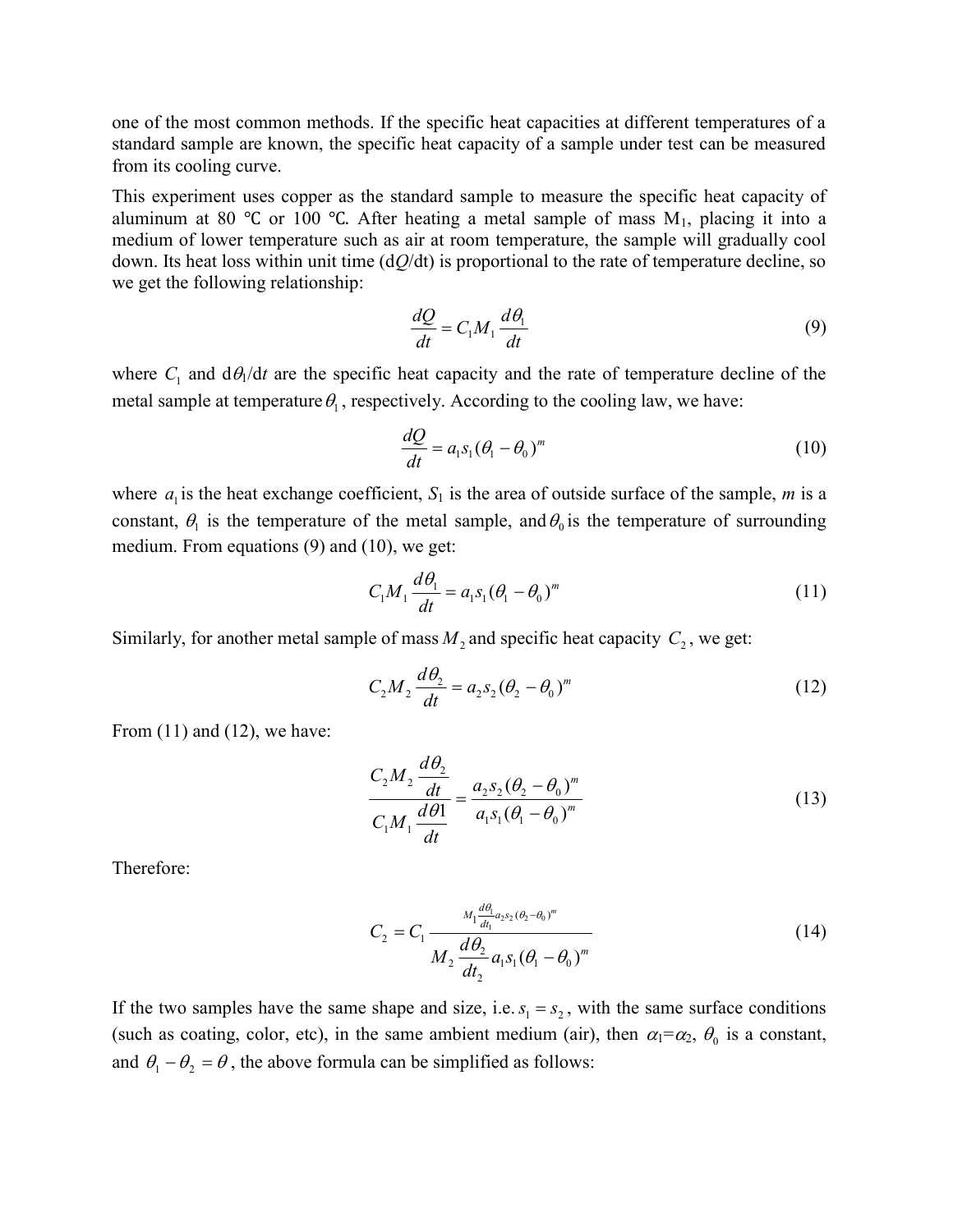$$
C_2 = C_1 \frac{M_1 \left(\frac{d\theta}{dt}\right)_2}{M_2 \left(\frac{d\theta}{dt}\right)_1}
$$
(15)

Therefore, if the specific heat capacity  $C_1$  and mass  $M_1$  of the standard sample are known, the specific heat capacity  $C_2$  of the sample under test of mass  $M_2$  can be acquired by measuring the cooling rates (rate of temperature decline) at temperature  $\theta$ .

- 3.4.2 Experiment contents of specific heat capacity measurement of metal
	- a) Wiring: same as experiment 3.2.
	- b) Place the copper plate onto the stand. Lower the heating plate onto the heat dispensing plate (copper plate), turn the fixing nuts to make good contact between the heating plate and the heat dispensing plate. Apply thermal grease to a sensor tip and fully insert the sensor tip into the hole of the heat dispensing plate. Press PID button once to start heating, the indicator lamp is on. Set the control temperature of the PID around 120 °C, but stop heating when the temperature of the heat dispensing plate reaches 90 ℃.
	- c) Press PID button once again to stop heating, and indicator lamp is off. Release fixing nuts and lift the heating plate. Let the heat dispensing plate cool in air. Use the timer of the control unit, select timing scale  $0.01$ , and measure time  $t$  that it takes for the temperature to decline from 84 ℃ to 80 ℃.
	- d) Replace the heating dispensing plate (cooper) with the aluminum plate sample, repeat Steps a) to c).
	- e) Repeat 5 times of the above steps for both copper and aluminum samples. Since the temperature decline range is the same  $(\Delta\theta = d\theta = 84^{\circ}\text{C} - 80^{\circ}\text{C} = 4^{\circ}\text{C})$ , Equation (15) can be simplified as:

$$
C_2 = C_1 \frac{M_1 t_2}{M_2 t_1} \tag{16}
$$

As the specific heat capacity of copper  $C_1$  is known,  $C_2$  of aluminum can be determined.

#### 3.5 Measurement of linear expansion coefficient of metal

#### 3.5.1 Linear expansion coefficient measurement of metal

The phenomenon of length increase of a solid object when heated is called linear expansion of solid. Experiments show that a solid of length L after being heated, its relative elongation  $dL/L$ is proportional to temperature change  $dt$ , as:

$$
\frac{dL}{L} = \alpha dt \tag{17}
$$

where  $\alpha$  is called the linear expansion coefficient of the solid which is an inherent property of the material. The linear expansion coefficients of several materials are given in the table below.